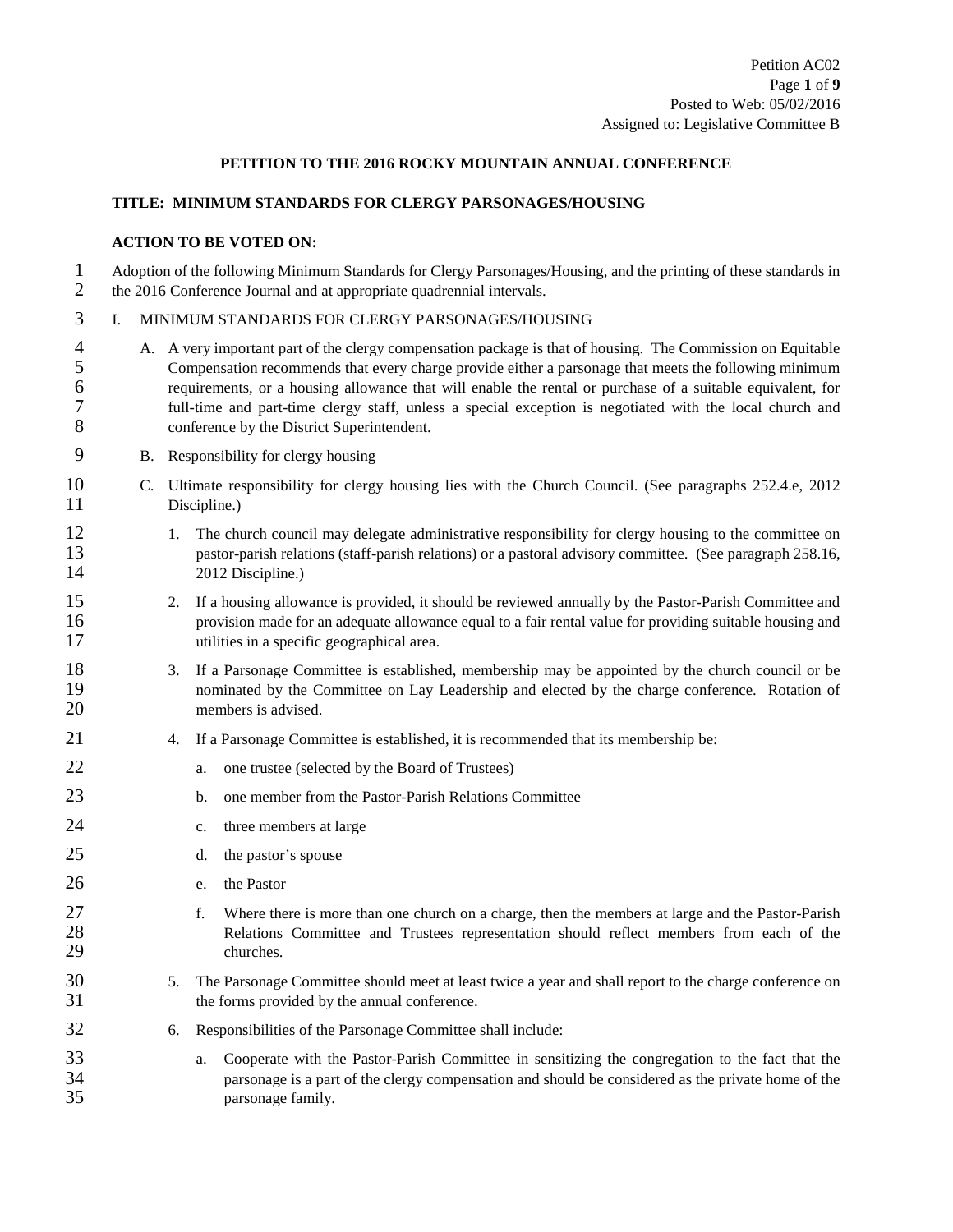| 36                   |    | b. | Follow the Parsonage Maintenance guidelines for a yearly checklist. (See II A)                                                                                                                                                                                                                                                                    |
|----------------------|----|----|---------------------------------------------------------------------------------------------------------------------------------------------------------------------------------------------------------------------------------------------------------------------------------------------------------------------------------------------------|
| 37                   |    | c. | Follow the Parsonage Maintenance guidelines "When There Is A Change in Pastors" (See II B)                                                                                                                                                                                                                                                        |
| 38<br>39<br>40<br>41 |    | d. | Assure that all budget requests pertaining to the parsonage are submitted to the Finance Committee<br>for recommendation to the church council. In the absence of a Parsonage Committee, the duties and<br>functions described in the "Clergy Housing Policies and Standards" guideline shall belong to the<br>Pastor-Parish Relations Committee. |
| 42                   |    |    | D. Minimum Parsonage/Housing Standards                                                                                                                                                                                                                                                                                                            |
| 43<br>44             | 1. |    | If a parsonage is provided, it should be an adequate, comfortable and structurally sound home for the<br>pastor and family built according to local building codes.                                                                                                                                                                               |
| 45                   | 2. |    | Recommendations Relating to Parsonage Planning/Size of Rooms/Furnishings                                                                                                                                                                                                                                                                          |
| 46                   |    | a. | Location-Item to be considered:                                                                                                                                                                                                                                                                                                                   |
| 47<br>48             |    |    | 1. Is, or will the location be conducive to good living on the part of the parsonage family and<br>equivalent to the average family home of the area?                                                                                                                                                                                             |
| 49<br>50             |    |    | Is, or will the location be in convenient relationship to shopping areas, schools, recreation and<br>2.<br>in an area conducive to property value appreciation?                                                                                                                                                                                   |
| 51<br>52             |    |    | Location should not be such as to conceivably be a hindrance to future growth of the church<br>3.<br>plant and should be convenient to the ministry community which the church serves.                                                                                                                                                            |
| 53<br>54<br>55       |    |    | While some parsonages are located next door to the church, the goal of the church should be to<br>4.<br>insure the privacy of the parsonage family. If there is to be a change in the parsonage location,<br>it ought not be next to the church.                                                                                                  |
| 56<br>57             |    | b. | The Office of Architecture of the Board of Global Ministries, 475 Riverside Drive, New York, NY<br>10115 has recommended parsonage planning guides.                                                                                                                                                                                               |
| 58                   |    | c. | House/Parsonage Arrangement                                                                                                                                                                                                                                                                                                                       |
| 59<br>60             |    |    | Bedrooms: There should be a minimum of three bedrooms each of adequate size and allowing<br>1.<br>for privacy.                                                                                                                                                                                                                                    |
| 61                   |    |    | Closets: Adequate closet space should be provided<br>2.                                                                                                                                                                                                                                                                                           |
| 62                   |    |    | 3.<br>Bathrooms: One and three fourths bathrooms are considered essential.                                                                                                                                                                                                                                                                        |
| 63                   |    |    | Study:<br>4.                                                                                                                                                                                                                                                                                                                                      |
| 64<br>65<br>66       |    |    | A pastor's study, (in addition to the three bedrooms) is desirable. The pastor's study in the<br>(i)<br>parsonage is not to be utilized for counseling, nor is it to take the place of an office in the<br>church or in some other facility outside the parsonage.                                                                                |
| 67<br>68             |    |    | (ii) It is desirable that the study be located so that is can be protected from family and kitchen<br>noises.                                                                                                                                                                                                                                     |
| 69                   |    |    | Kitchen and laundry space:<br>5.                                                                                                                                                                                                                                                                                                                  |
| 70                   |    |    | there should be adequate kitchen and laundry space.<br>(i)                                                                                                                                                                                                                                                                                        |
| 71                   |    |    | (ii) There should be adequate electrical outlets.                                                                                                                                                                                                                                                                                                 |
| 72                   |    |    | Living area:<br>6.                                                                                                                                                                                                                                                                                                                                |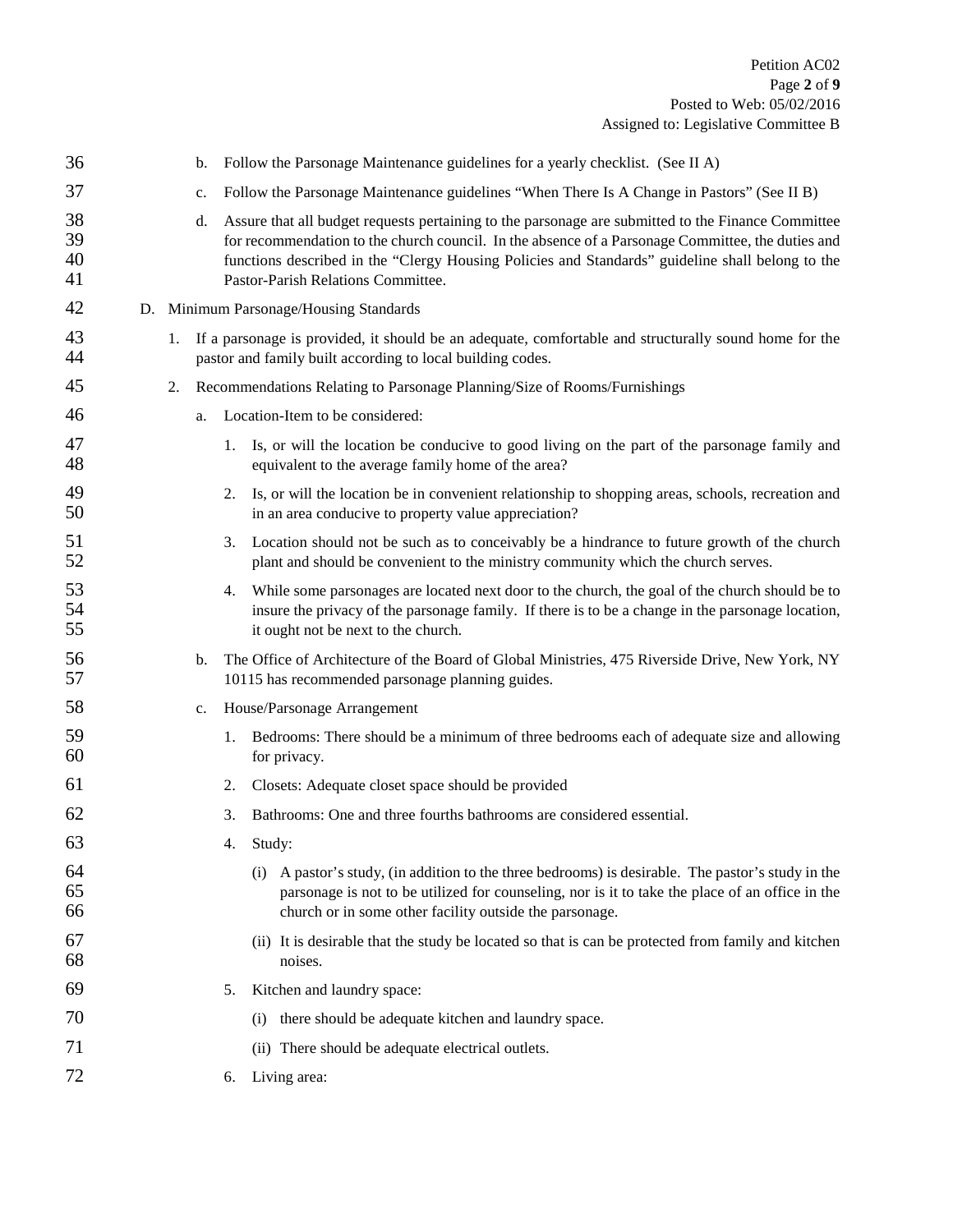| (i) The parsonage is to be considered as home for the pastor and his or her family. A living<br>room should be large enough so that entertaining or dining is possible.                                                                                                                                                                 | 73<br>74                 |
|-----------------------------------------------------------------------------------------------------------------------------------------------------------------------------------------------------------------------------------------------------------------------------------------------------------------------------------------|--------------------------|
| (ii) Where possible, there should be an area where the family can "be at ease" whether it is a<br>kitchen-family room, a den, or a recreation room.                                                                                                                                                                                     | 75<br>76                 |
| Closets and storage: Considering the fact that pastors acquire equipment and personal<br>7.<br>possessions not always usable in the present appointment and the possession of equipment not<br>normally found in the average home, the need of average or more than average closet and<br>storage space is recommended.                 | 77<br>78<br>79<br>80     |
| Heating and cooling: Adequate provision for these should be made in relationship to the area<br>8.<br>and the climate. Adequate insulation and storm windows should be installed where required for<br>energy conservation.                                                                                                             | 81<br>82<br>83           |
| Home grounds:<br>9.                                                                                                                                                                                                                                                                                                                     | 84                       |
| (i) All permanent planting should be the responsibility of the church and planned by a<br>landscape architect whenever possible.                                                                                                                                                                                                        | 85<br>86                 |
| (ii) Landscaping and exterior care of the parsonage should be such as to be a credit to the<br>church in the community (Section II A #8 $\&$ 9)                                                                                                                                                                                         | 87<br>88                 |
| (iii) An outdoor patio area and recreational space are useful additions.                                                                                                                                                                                                                                                                | 89                       |
| 10. Miscellaneous                                                                                                                                                                                                                                                                                                                       | 90                       |
| Adequate shelter sufficient to house two cars should be provided. Minimum requirement<br>(i)<br>is a garage suitable to house one car.                                                                                                                                                                                                  | 91<br>92                 |
| (ii) Because the need for a type of TV antenna or basic cable varies with location, the church<br>shall provide an adequate antenna or basic cable for the area.                                                                                                                                                                        | 93<br>94                 |
| (iii) One telephone should be provided with jacks installed for additional phones in the master<br>bedroom, study, family room or where most convenient.                                                                                                                                                                                | 95<br>96                 |
| (iv) Internet shall be provided with at least one jack.                                                                                                                                                                                                                                                                                 | 97                       |
| (v) Smoke alarms, carbon monoxide detectors, fire extinguishers and safety ladders should be<br>present.                                                                                                                                                                                                                                | 98<br>99                 |
| Basic Parsonage Furnishings and Equipment. It shall be the responsibility of the local church to furnish<br>3.<br>the parsonage with basic furnishings as listed below of good quality and to maintain them in good<br>condition or replace when necessary. It is recommended that all furniture for the parsonage be purchased<br>new. | 100<br>101<br>102<br>103 |
| Bedrooms – Rugs or carpets and window coverings. Furnishings for all bedrooms shall be the<br>a.<br>responsibility of the parsonage family.                                                                                                                                                                                             | 104<br>105               |
| Study – Carpets and draperies. It is recommended that the study include the following: desk,<br>b.<br>comfortable chair, filing cabinet, telephone, bookshelves, and computer. The room should have<br>adequate light and storage.                                                                                                      | 106<br>107<br>108        |
| Kitchen and laundry – Range and oven, refrigerator/freezer, automatic washing machine and dryer,<br>c.<br>dishwasher, sink with garbage disposal where possible and water conditioner where needed or<br>required.                                                                                                                      | 109<br>110<br>111        |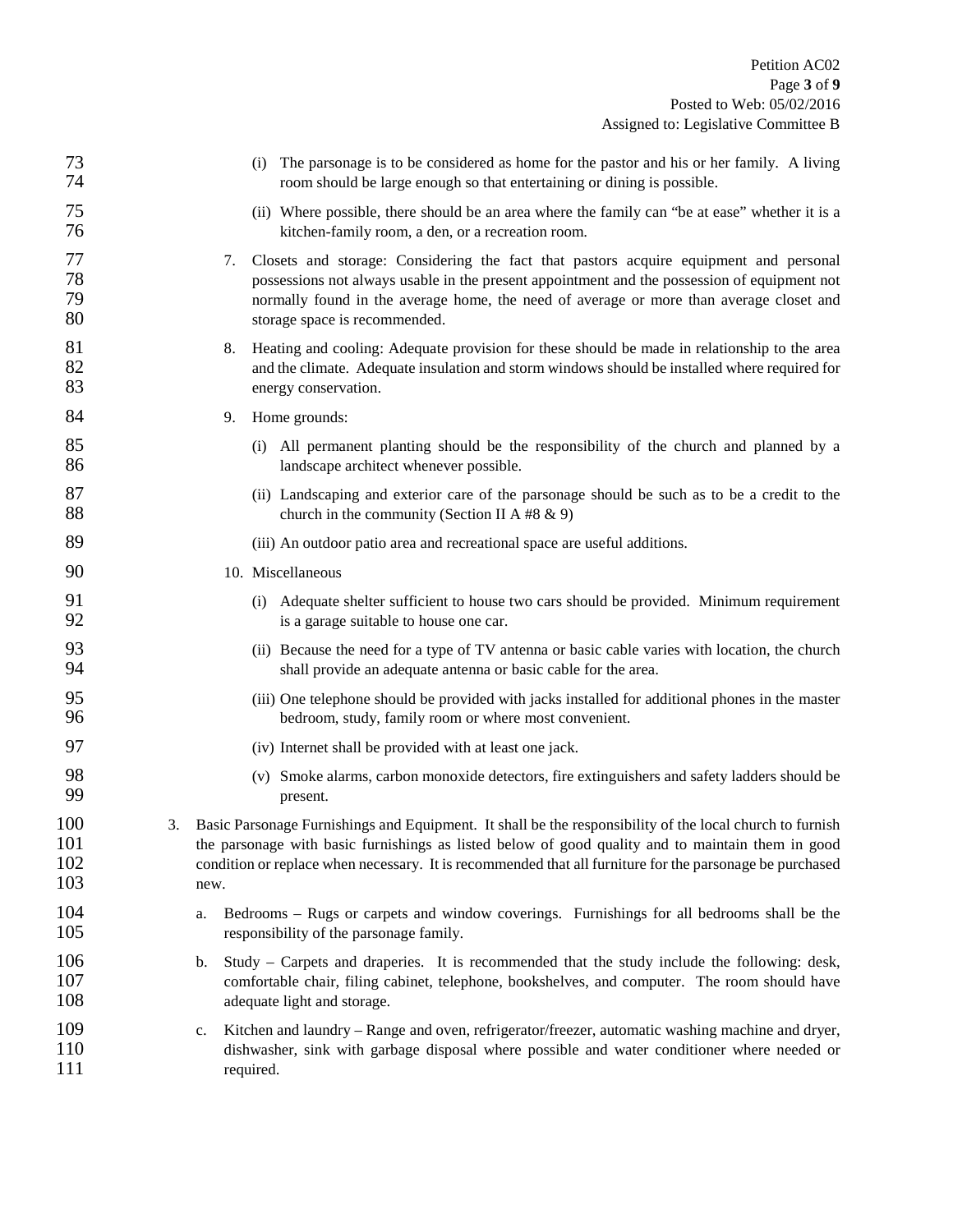- 112 d. Carbon monoxide detectors should be present and there should be grounded wiring throughout the 113 parsonage, with ground fault protectors in the bathrooms.
- 114 4. Regarding Duplication of Furnishings and Equipment Where the church provides mutually acceptable 115 furnishings as outlined above, but the pastor prefers to use his or her own, the pastor shall arrange for the 116 storage of the parsonage furniture in cooperation with the parsonage committee.
- 117 E. Joint Responsibility
- 118 1. It should be remembered that a home expresses character and that the condition of the parsonage reflects<br>119 on the relations of the clergy family and the church. Happy is the pastor who can be proud of his/her 119 on the relations of the clergy family and the church. Happy is the pastor who can be proud of his/her church for the kind of parsonage provided for them as good stewards. The church is encouraged to church for the kind of parsonage provided for them as good stewards. The church is encouraged to 121 choose neutral colors for drapes, carpeting, furnishings, and so on when considering the décor of the 122 parsonage. The tastes of the parsonage family should also be considered in choosing colors, furnishings 123 and appliances. Clergy and families living in a church-owned parsonage are expected to maintain the 124 parsonage in conditions of reasonable cleanliness and repair avoiding the necessity of extensive cleaning 125 or repair upon the change of pastors.
- 2. When a pastor moves out of a parsonage, the Board of Trustees, upon recommendation of the chairperson of the S/PPR, may elect to withhold the pastor's final check, for a period not to exceed 10 chairperson of the S/PPR, may elect to withhold the pastor's final check, for a period not to exceed 10 128 days, and deduct from that paycheck (1) the cost of necessary repairs and replacement for any breakage 129 or damage which exceeds normal wear and tear or (2) the cost of cleaning, if the parsonage is not left 130 "broom clean" and ready for the next occupant. The amount of the paycheck exceeding those costs shall<br>131 be sent to the pastor within 10 days of his/her last day of appointment to the church. At the same time, be sent to the pastor within 10 days of his/her last day of appointment to the church. At the same time, 132 the church shall provide to the pastor and the pastor's district superintendent, a detailed accounting of the 133 use of the funds. In the event there is a dispute between the pastor and the church concerning the amount<br>134 needed for repairs, breakage, or cleaning, the district superintendent or a third party, agreed upon by both needed for repairs, breakage, or cleaning, the district superintendent or a third party, agreed upon by both 135 the church and the pastor, shall mediate the dispute. The decision of the district superintendent or the 136 mediator shall be final.
- 137 F. Options: While we advocate these parsonage guidelines as outlined above, we recognize the need for options 138 in specific situations as mutually agreed upon by the pastor and the Parsonage Committee, in consultation 139 with the district superintendent.
- 140
- 

141 II. PARSONAGE MAINTENANCE GUIDELINES

- 142 A. Yearly Check-List for the Parsonage Committee
- 143 1. Cooperate with the Pastor-Parish Relations Committee in the annual review of the parsonage: "The 144 chairperson of the Pastor-Parish Relations Committee, the chairperson of trustees, and pastor shall make 145 an annual review of the church-owned parsonage to assure proper maintenance." 2012 Discipline, 146 paragraph 2532.4.
- 147 2. The parsonage committee should indicate replacing furniture, appliances, curtains, carpets, etc., when 148 they can see it is needed rather than the family having to ask. However, the family should ask if this is<br>149 that done. When things are to be replaced, the parsonage family should make selections in consultation not done. When things are to be replaced, the parsonage family should make selections in consultation 150 with the Parsonage Committee. Furnishings should have a budget line. An inventory of the parsonage 151 with annotated condition of things should be done yearly.
- 152 3. An inventory of furniture and appliances with original cost and expected life-span should be maintained. 153 An item in the church budget should provide funds each year on an accumulating basis to replace items 154 as they are worn out.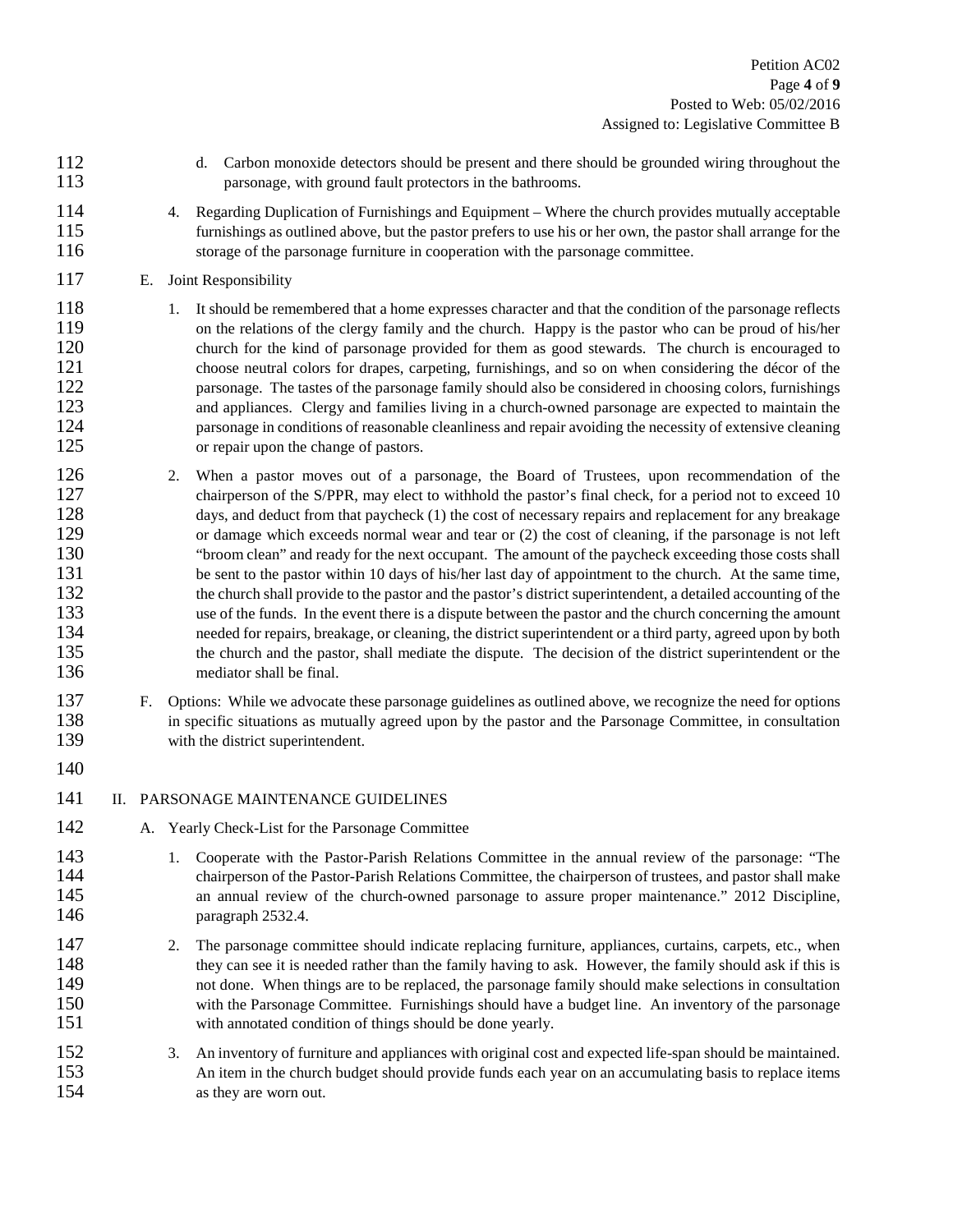155 4. Emergency maintenance and repairs: An emergency fund (suggested minimum of \$200) should be 156 available as an amount that could be spent without consultation with the committee in order to allow the 157 **parsonage family to deal with emergency repairs.** 158 5. The exterior of the house should be inspected to see that it is properly maintained (paint, roof, etc.) in 159 order to avoid costly repairs. Exterior painting, repairs, and roof maintenance should be the 160 responsibility of the church. 161 6. The parsonage should have a periodic termite and pest control inspection. Corrective measures should then be taken. then be taken. 163 7. The church should have the heating and cooling systems checked seasonally. 164 8. Major renovation, repair, and replacements should be done by the church as they are needed, taking into 165 consideration the church's financial ability to do these things. (The pastor, not the church, shall be 166 responsible for correcting extreme or unusual damage beyond normal wear and tear to the parsonage and 167 furnishings.) Changes in interior decoration should be done with the mutual consent of the church and 168 the family. 169 9. It is recommended either that basic lawn maintenance (including mowing, edging, fertilizing, and sprinkler system) be taken care of or paid by the church or that the church provide, maintain, and repair a sprinkler system) be taken care of or paid by the church or that the church provide, maintain, and repair a 171 power lawn mower and other tools required to maintain the grounds with ease. 172 10. For the safety of the parsonage, property and the parsonage family, the church should carefully evaluate 173 the overall security of the building and grounds. Attention should be given to screens, window and door 174 locks, gates, and alarm systems. This should also include fire prevention measures such as smoke 175 alarms, fire extinguishers, escape ladders and a fire escape plan. when possible, an annual inspection 176 should be made by the fire department and utility companies. 177 B. When There Is a Change in Pastor 178 1. The parsonage should be thoroughly cleaned when there is a change is pastor. The exterior of the 179 parsonage and the grounds should be clean and present a good appearance. Walls, carpets, draperies, 180 and floors should be clean and in good repair. Refrigerator, cook-top, oven, disposal, dishwasher, 181 washer, dryer, air conditioner, heater, water heater (50 gallons minimum), smoke alarms, fire 182 extinguishers, TV antenna or cable, garden hoses, ladder, and trash cans where needed (minimum of four 183 sallon cans with covers) should all be in proper order. A thorough inspection of plumbing and 183 30 gallon cans with covers) should all be in proper order. A thorough inspection of plumbing and 184 electrical placements is also recommended. If requested by the new pastor, locks should be changed and 185 new keys issued. A termite and pest control inspection is recommended, as well as necessary corrective 186 treatment. The church has final responsibility to see that these things are adequately accomplished. 187 2. The following suggestions are for creating a "Guide" to be completed by the Parsonage Committee and 188 given to the parsonage family when it moves into its new home. 189 a. An up-to-date inventory of all parsonage furnishings including, if possible, the date purchased, cost, 190 present condition, and a projected replacement time. See II A 3. 191 b. For each appliance: 192 1. Operating instructions or manuals, etc. 193 2. Repair instructions 194 (i) service personnel to call 195 (ii) which, if any, parsonage committee member to call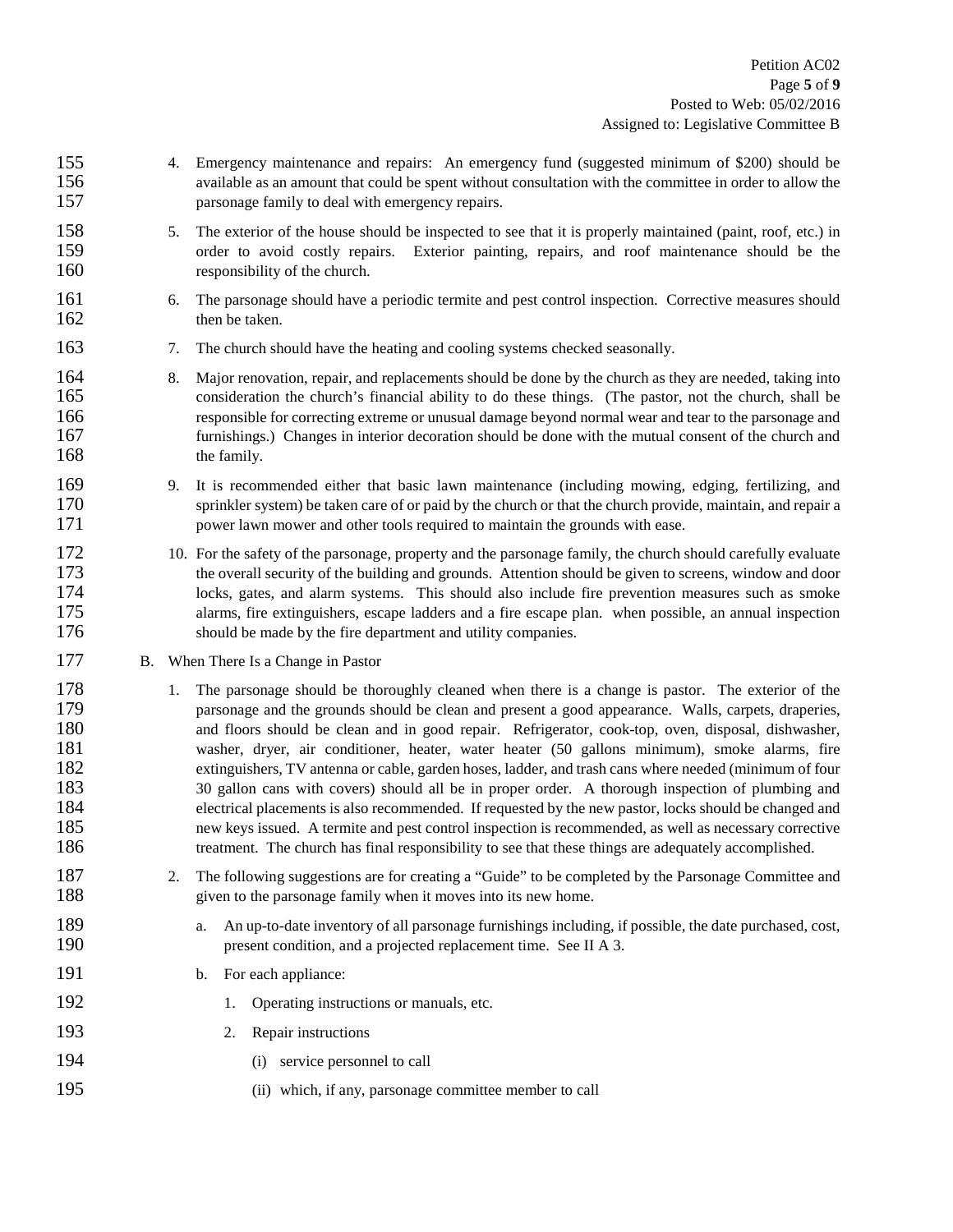| 196<br>197                                    |    |    |    | (iii) service calls and repairs of major appliances owned by the church should be paid for by the<br>church                                                                                                                                                                                                                                                                                                                                                                                                                                                                                                                                                                    |
|-----------------------------------------------|----|----|----|--------------------------------------------------------------------------------------------------------------------------------------------------------------------------------------------------------------------------------------------------------------------------------------------------------------------------------------------------------------------------------------------------------------------------------------------------------------------------------------------------------------------------------------------------------------------------------------------------------------------------------------------------------------------------------|
| 198                                           |    |    | c. | Where to find:                                                                                                                                                                                                                                                                                                                                                                                                                                                                                                                                                                                                                                                                 |
| 199                                           |    |    |    | Turn-off valve for gas<br>1.                                                                                                                                                                                                                                                                                                                                                                                                                                                                                                                                                                                                                                                   |
| 200                                           |    |    |    | Turn-off valves for outside and inside water<br>2.                                                                                                                                                                                                                                                                                                                                                                                                                                                                                                                                                                                                                             |
| 201                                           |    |    |    | 3.<br>Meters                                                                                                                                                                                                                                                                                                                                                                                                                                                                                                                                                                                                                                                                   |
| 202                                           |    |    |    | Fuse or switch boxes, circuit-breakers, and main-switch- all properly labeled<br>4.                                                                                                                                                                                                                                                                                                                                                                                                                                                                                                                                                                                            |
| 203                                           |    |    |    | 5.<br>Size and change intervals for heating and cooling filters.                                                                                                                                                                                                                                                                                                                                                                                                                                                                                                                                                                                                               |
| 204                                           |    |    |    | Various permanent plants which are seasonal.<br>6.                                                                                                                                                                                                                                                                                                                                                                                                                                                                                                                                                                                                                             |
| 205                                           |    |    |    | Any unusual appliances, equipment, or household peculiarities (such as hidden attic door)<br>7.                                                                                                                                                                                                                                                                                                                                                                                                                                                                                                                                                                                |
| 206                                           |    |    |    | 8.<br>Sprinkler systems                                                                                                                                                                                                                                                                                                                                                                                                                                                                                                                                                                                                                                                        |
| 207                                           |    |    |    | 9.<br>Sewer clean outs                                                                                                                                                                                                                                                                                                                                                                                                                                                                                                                                                                                                                                                         |
| 208                                           |    |    | d. | Numbers to call in emergencies: Police, Fire, Ambulance, Insurance Company, Trustees, etc.                                                                                                                                                                                                                                                                                                                                                                                                                                                                                                                                                                                     |
| 209<br>210<br>211<br>212<br>213               |    |    | e. | Basic information for cleaning carpets and draperies. The local church is to establish the desired<br>policy. For example: The church is responsible for a once-a-year cleaning to be determined by<br>committee upon recommendation from the parsonage family. It may be simpler for a policy to be<br>established that carpets and drapes be cleaned annually without the recommendation of the family<br>but with the committee selecting the cleaning company and the church paying the bill.                                                                                                                                                                              |
| 214<br>215<br>216<br>217<br>218<br>219<br>220 |    |    | f. | It may be helpful, upon the arrival of a new parsonage family, for a member of the committee to<br>conduct a tour of the parsonage, and point out that the committee is aware of certain needs (furniture<br>that is wearing out, painting that is needed, etc.) and also point out the good maintenance that has<br>been done in the past. this conveys to the parsonage family that the church is proud of their home<br>and wants them comfortable, but might also convey that the church expects something from the<br>parsonage family in maintaining the parsonage. The parsonage family should also be reminded to<br>treat the parsonage as if it were their own home. |
| 221<br>222<br>223<br>224<br>225               |    |    | g. | When it is possible, the parsonage should be open for visitation by the newly appointed clergy<br>family prior to the effective date of appointment. If this is not possible, pictures of the parsonage<br>(outside and inside) could be taken when a change is expected, and those pictures might be taken or<br>sent to the new family ahead of moving time, providing added rapport between the church and the<br>new parsonage family.                                                                                                                                                                                                                                     |
| 226                                           | C. |    |    | Energy conservation                                                                                                                                                                                                                                                                                                                                                                                                                                                                                                                                                                                                                                                            |
| 227<br>228                                    |    | 1. |    | The church and parsonage family should make every effort possible to conserve energy. This should<br>include:                                                                                                                                                                                                                                                                                                                                                                                                                                                                                                                                                                  |
| 229<br>230                                    |    |    | a. | Inviting utility companies (gas, electric, and water) to inspect, provide an energy audit, and make<br>recommendations                                                                                                                                                                                                                                                                                                                                                                                                                                                                                                                                                         |
| 231                                           |    |    | b. | More efficient lighting                                                                                                                                                                                                                                                                                                                                                                                                                                                                                                                                                                                                                                                        |
| 232                                           |    |    | c. | Insulation in attic and walls                                                                                                                                                                                                                                                                                                                                                                                                                                                                                                                                                                                                                                                  |
| 233                                           |    |    | d. | Weather-stripping                                                                                                                                                                                                                                                                                                                                                                                                                                                                                                                                                                                                                                                              |
| 234                                           |    |    | e. | Investigating possible use of solar energy or other energy-saving devices.                                                                                                                                                                                                                                                                                                                                                                                                                                                                                                                                                                                                     |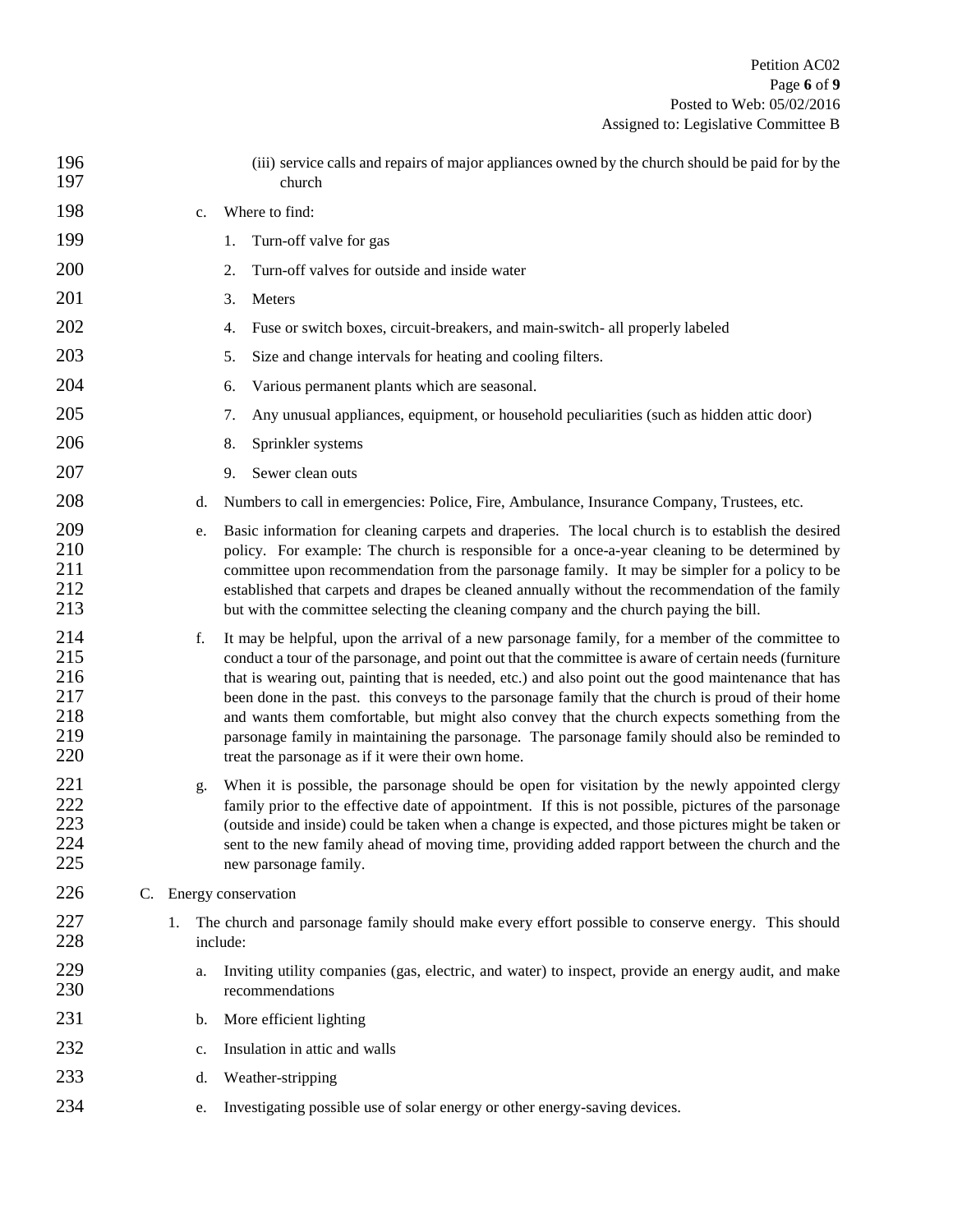235 f. Water-saving devices. 236 237 III. PARSONAGE UTILITIES 238 A. The local church shall provide utilities: water, electricity, gas and basic telephone (not including personal toll 239 calls), sewage fee, trash and garbage collection, internet and cable and/or antenna where required for TV 240 reception. 241 B. Those congregations with church-owned, but rented out, homes should take into account the actual cost of the above-mentioned utilities when providing a housing allowance. above-mentioned utilities when providing a housing allowance. 243 C. Parsonage families should be conscious of the high cost of utilities, and should practice cost and 244 energy-saving measures at all times. This should include regular self-monitoring, analysis, and comparing 245 against previous usage. 246 247 IV. RECOMMENDTION FOR PARSONAGE INSURANCE 248 A. Insurance on real and personal property is the responsibility of the owner of that property and should be provided with adequate liability coverage. provided with adequate liability coverage. 250 B. Insurance should be reviewed annually and when there is a change of pastor(s). 251 C. It is recommended that a renter's Insurance Policy be obtained by the parsonage family residing in the parsonage to insure the parsonage family's personal property, including clergy library. parsonage to insure the parsonage family's personal property, including clergy library. 253 254 V. REVIEW OR REVISION OF STANDARDS 255 These standards are to be reviewed and/or revised by the Equitable Compensation Commission on a quadrennial basis 256 after publication of the most recent Book of Discipline. 257

# **PETITION DETAILS**

This Petition is

- X A Legislative Petition (Binding on the Annual Conference)
- \_\_\_ A Resolution (Not Binding)

Effective Date: January 1, 2017

Termination Date: December 31, 2021

Does this Petition modify the Annual Conference Standing Rules and Operational Procedures (SROP)?

X Yes

 $\_\_$  No

If "Yes," please complete the information below.

- X This petition will modify Section 1.2
- \_\_\_ This petition will create a new Section x.x.x

Conference Agency responsible for implementation and termination review: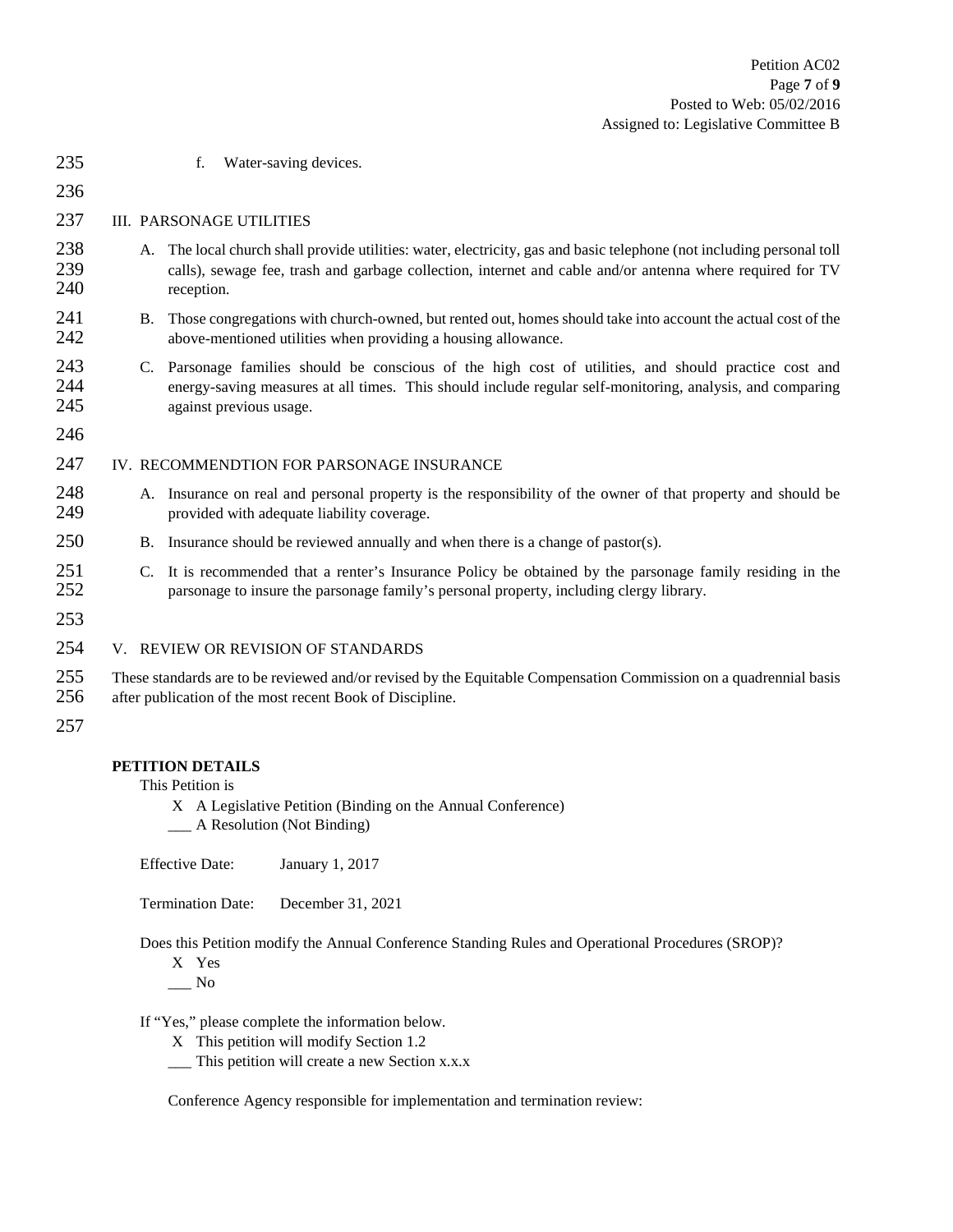Commission on Equitable Compensation

NOTE: All paragraph numberings within the SROP and the final designation of the Conference Agency responsible for implementation and termination review are subject to review by the Rules Committee.

### **ORIGINATOR OF THE PETITION (individual, church, or organization):**

Name Commission on Equitable Compensation Address City, State, Zip Email Phone

#### **PERSON TO PRESENT PETITION AT ANNUAL CONFERENCE:**

| Name               | Rev. Steve Earnshaw         |
|--------------------|-----------------------------|
| Address            | 1888 East Four Mile Road    |
| City, State, Zip   | Cheyenne, WY 82009          |
| Email              | pastorsteve@frontierumc.org |
| Phone              | 307-778-3098                |
| Phone @ Conference | 307-701-0944                |

## **FINANCIAL IMPACT:**

Will there be any identifiable financial impact to the Conference?

 $\equiv$  Yes

X No

If "Yes," please fill in the information below.

To Be Completed by the Originator of the Petition

 $Cost:$   $\qquad$  \$

Period

\_\_\_ One Time

\_\_\_ One Year

\_\_ Multiple Years

To Be Completed by Conference Council on Finance and Administration (CFA) Review by CFA: 04/22/2016

Included in proposed 2017 budget: N/A \_\_\_ Yes

X No

Amount if included \$

May be considered for budgets in future years

 $\_\_$  Yes  $\frac{N_0}{N_0}$ 

Projected Amount \$